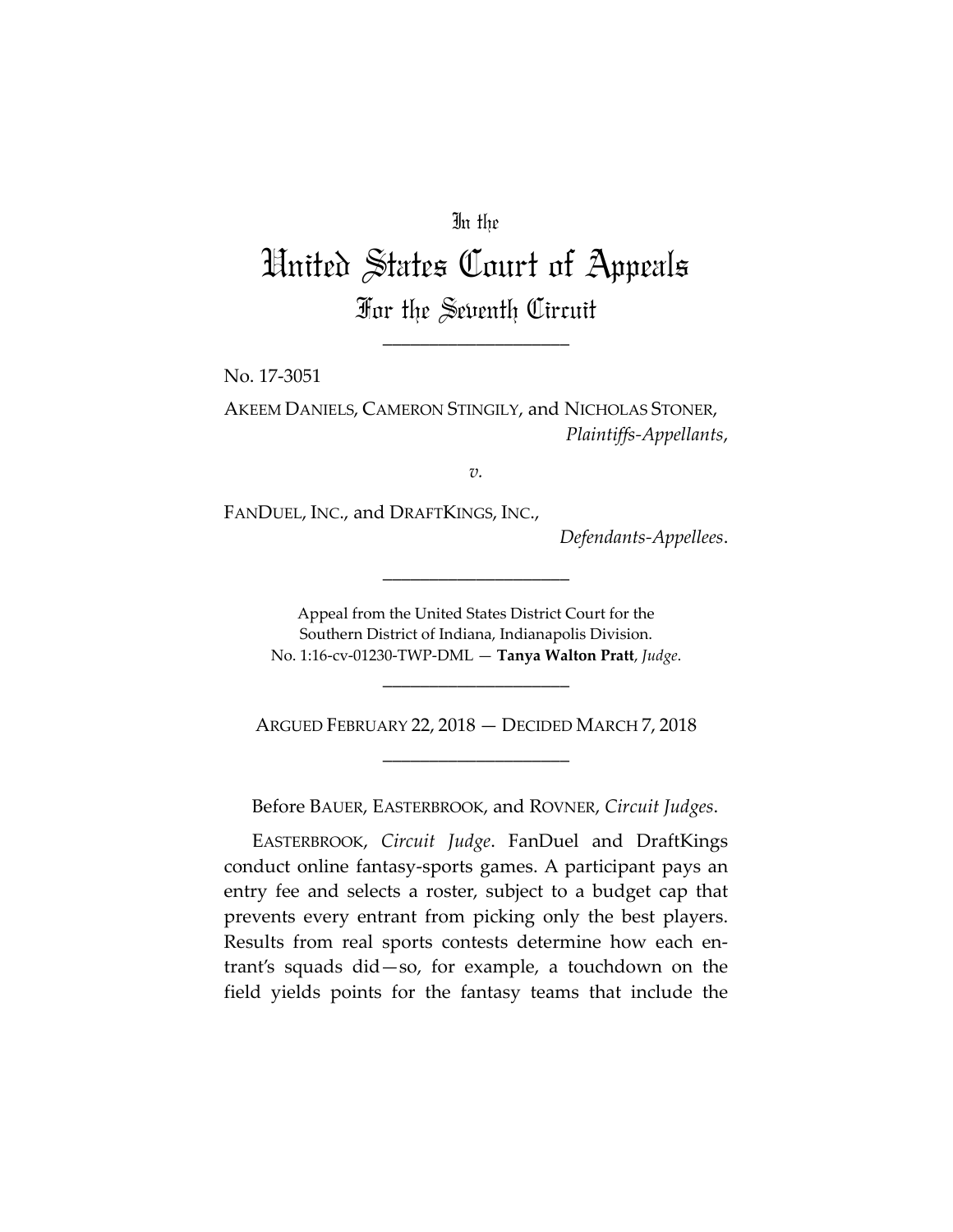player. The participants whose fantasy squads do best win cash.

Plaintiffs in this suit under Indiana law are former col‐ lege football players whose names, pictures, and on‐field sta‐ tistics have been used by FanDuel and DraftKings without their permission. They contend that Indiana's right‐of‐ publicity statute, Ind. Code §32‐36‐1‐8, gives them control over the commercial use of their names and data. But the district court dismissed the complaint, relying on two ex‐ emptions:

The use of a personality's name, voice, signature, photograph, image, likeness, distinctive appearance, gestures, or mannerisms in … [m]aterial that has political or newsworthy value. [Ind. Code §32‐36‐1‐1(c)(1)(B).]

The use of a personality's [name, voice, etc.] … in connection with the broadcast or reporting of an event or a topic of general or public interest. [Ind. Code §32‐36‐1‐1(c)(3).]

The judge ruled that on-field sports performances and statistics are "newsworthy" and of "general or public interest", which means that FanDuel and DraftKings may use plain‐ tiffs' names not only in fantasy games but also in advertis‐ ing. 2017 U.S. Dist. LEXIS 162563 (S.D. Ind. Sept. 29, 2017).

Plaintiffs maintain in this court that the district judge misunderstood the scope of these exemptions—indeed, erred even in asking what the exemptions mean. According to plaintiffs, FanDuel and DraftKings are illegal gambling enterprises to which none of the statutory exemptions applies. Defendants reply that their operations are lawful and that at all events none of the language in the right‐of‐ publicity statute makes anything turn on a question extrinsic to the right‐of‐publicity law itself.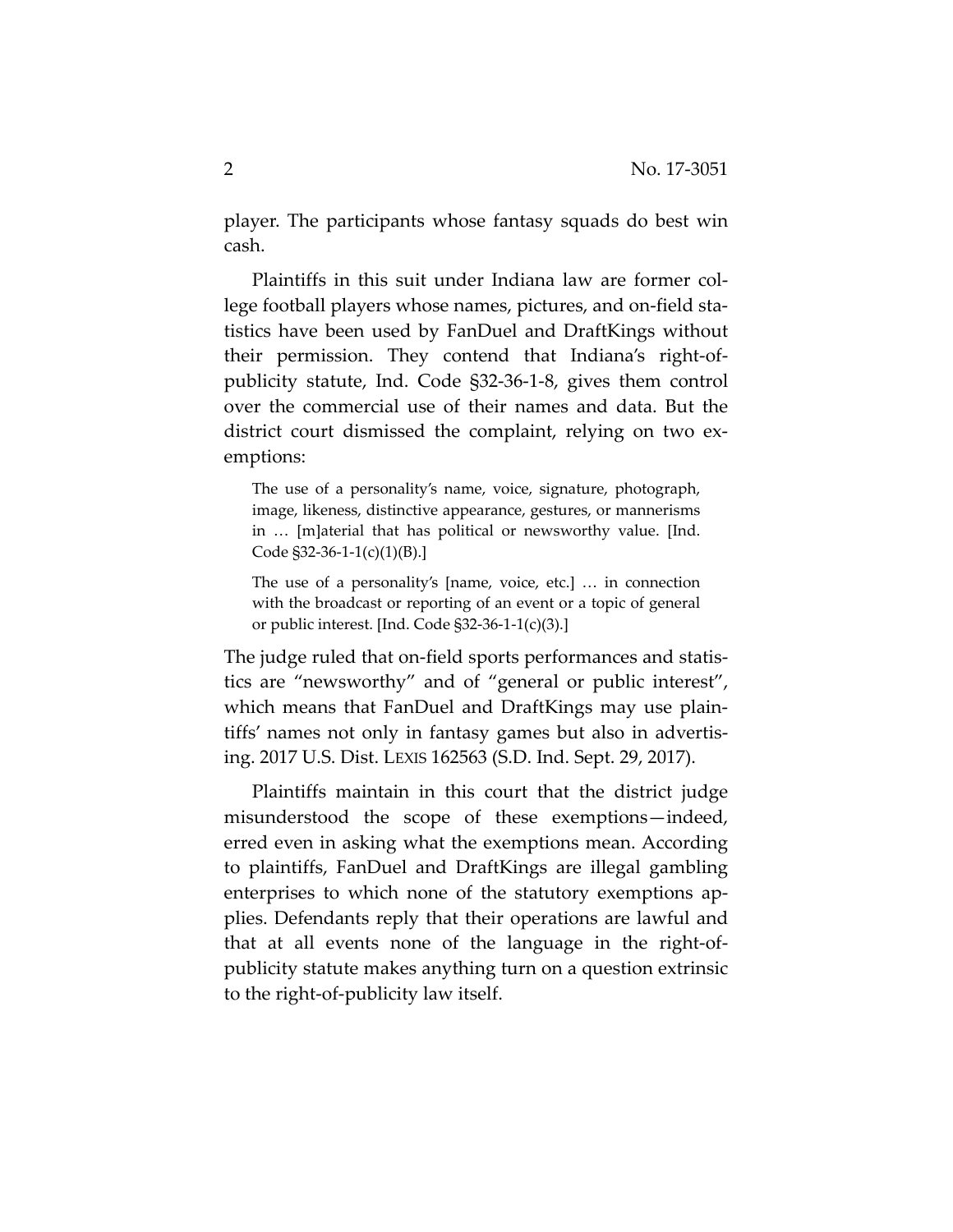The district court's opinion analyzes with care the question whether plaintiffs' names and statistics are "newswor‐ thy" and of "general or public interest". No one doubts that television can show college football games and discuss plaintiffs' performances without their consent. But the stat‐ ute asks not whether a given name or performance is "newsworthy" or of "public interest" but whether the name and other details appear "*in … [m]aterial* that has … news‐ worthy value" or "in connection with the … *reporting* of an event … of general or public interest" (emphasis added). Plaintiffs' names and details on FanDuel and DraftKings are not necessarily "in" newsworthy "material" or a form of "reporting".

Because plaintiffs' claim arises under state law, we turned to Indiana's judiciary to see what weight the state gives to the words we italicized above, whether Indiana views paid fantasy sports as unlawful gambling, and whether it treats illegality as material to the right‐of‐publicity statute. We found—nothing. As far as we can see, none of the language in either §32‐36‐1‐1 or §32‐36‐1‐8 has ever been interpreted by any state judge.

The parties tell us that we need not worry about this def‐ icit, because Indiana's law is similar to right‐of‐publicity statutes in other states. So we looked around and found—a lot of federal decisions. Plaintiffs observe that producers of video games such as *Madden NFL* have been required to ob‐ tain the consent of the players whose names, pictures, and statistics are used in those games, and they contend that the same should hold for online fantasy‐sports games. But the decision about *Madden NFL* concerns California's statute about strategic litigation rather than Indiana's right‐of‐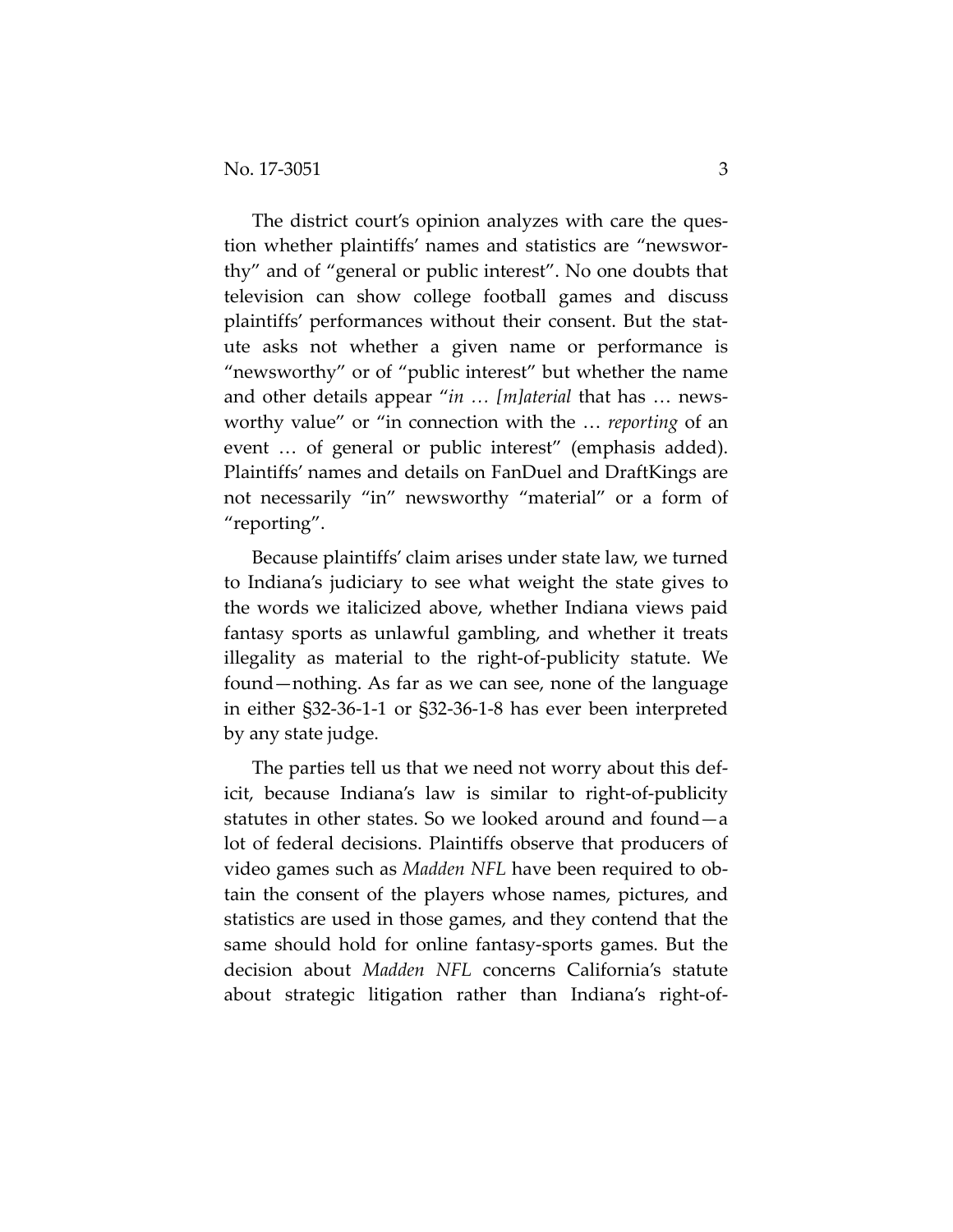publicity statute, and it was rendered by a federal court. *Da‐ vis v. Electronic Arts Inc.*, 775 F.3d 1172 (9th Cir. 2015). A relat‐ ed decision, *In re NCAA Student‐Athlete Name & Likeness Li‐ censing Litigation*, 724 F.3d 1268 (9th Cir. 2013), discusses Cal‐ ifornia's strategic‐litigation law and the First Amendment as defenses to right‐of‐publicity claims but does not interpret any particular state's right‐of‐publicity statute—not even In‐ diana's, though the NCAA is based in Indianapolis. Then there is *Baltimore Orioles, Inc. v. Major League Baseball Players Ass'n*, 805 F.2d 663 (7th Cir. 1986), which holds that federal copyright law preempts some right‐of‐publicity claims un‐ der Illinois law. On the way to that conclusion, we stated that marketing a game based on a player's statistics transgresses a non‐preempted common‐law right of publicity. *Id*. at 676 n.24. For that we relied on decisions of the Second Circuit, the Third Circuit, the Eighth Circuit, and a district judge in Minnesota. None of these decisions reflects any state judge's effort to interpret a statute similar to Indiana's. We don't say that *all* right‐of‐publicity cases about sports have been de‐ cided by federal judges, but decisions by state judges are ra‐ re—see, e.g., *Gionfriddo v. Major League Baseball*, 94 Cal. App. 4th 400 (2001)—and none involves Indiana's law or a statute materially identical to Indiana's.

A federal court's task under *Erie R.R. v. Tompkins*, 304 U.S. 64 (1938), and the Rules of Decision Act, 28 U.S.C. §1652, is to interpret Indiana law as the Supreme Court of Indiana would. The absence of precedent from Indiana and the dearth of precedent from other states make this difficult. When state law is easy to parse, certification is unnecessary even when state judges have not considered a question. But we do not think that the exemptions in Ind. Code §32‐36‐1‐1 can be understood without knowing what the state's judici‐